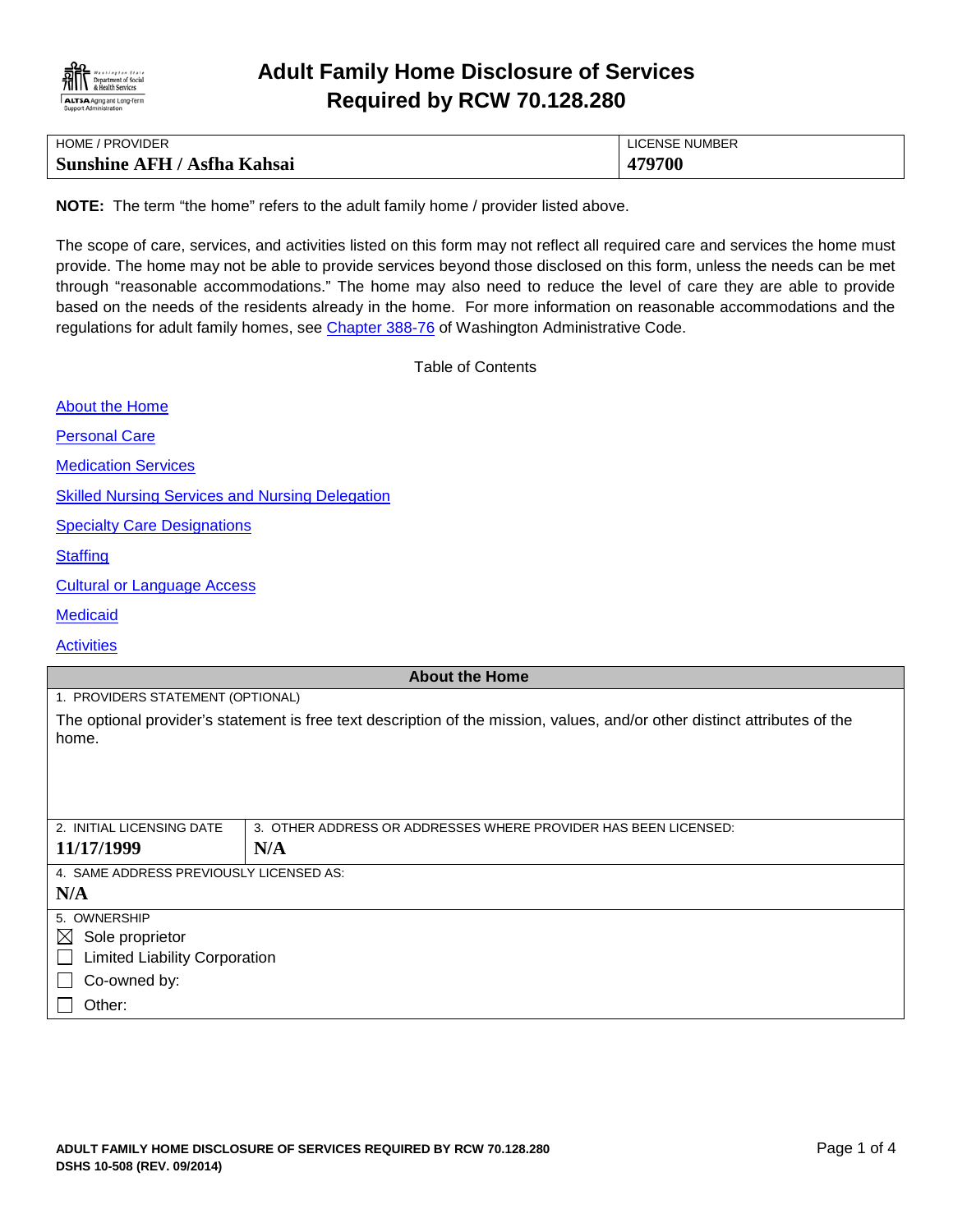#### <span id="page-1-0"></span>**Personal Care**

"Personal care services" means both physical assistance and/or prompting and supervising the performance of direct personal care tasks as determined by the resident's needs, and does not include assistance with tasks performed by a licensed health professional. (WAC 388-76-10000)

1. EATING

If needed, the home may provide assistance with eating as follows:

# **From cuing and monitoring to total assistance.**

2. TOILETING

If needed, the home may provide assistance with toileting as follows:

# **From cuing and monitoring to total assistance.**

3. WALKING

If needed, the home may provide assistance with walking as follows:

**From cuing and monitoring to a one or two person assist.**

4. TRANSFERRING

If needed, the home may provide assistance with transferring as follows:

## **from cuing and monitoring to a one or two person assist.**

5. POSITIONING

If needed, the home may provide assistance with positioning as follows:

**From cuing and monitoring to a one or two person assist.** 

6. PERSONAL HYGIENE

If needed, the home may provide assistance with personal hygiene as follows:

**From cuing and set up to total assistance.** 

7. DRESSING

If needed, the home may provide assistance with dressing as follows:

**From cuing and set up to total assistance.**

8. BATHING

If needed, the home may provide assistance with bathing as follows:

**From cuing and set up to total assistance.** 

9. ADDITIONAL COMMENTS REGARDING PERSONAL CARE

## <span id="page-1-1"></span>**Medication Services**

If the home admits residents who need medication assistance or medication administration services by a legally authorized person, the home must have systems in place to ensure the services provided meet the medication needs of each resident and meet all laws and rules relating to medications. (WAC 388-76-10430)

The type and amount of medication assistance provided by the home is:

**All medication will be distrubuted as directed by nurse delagation.**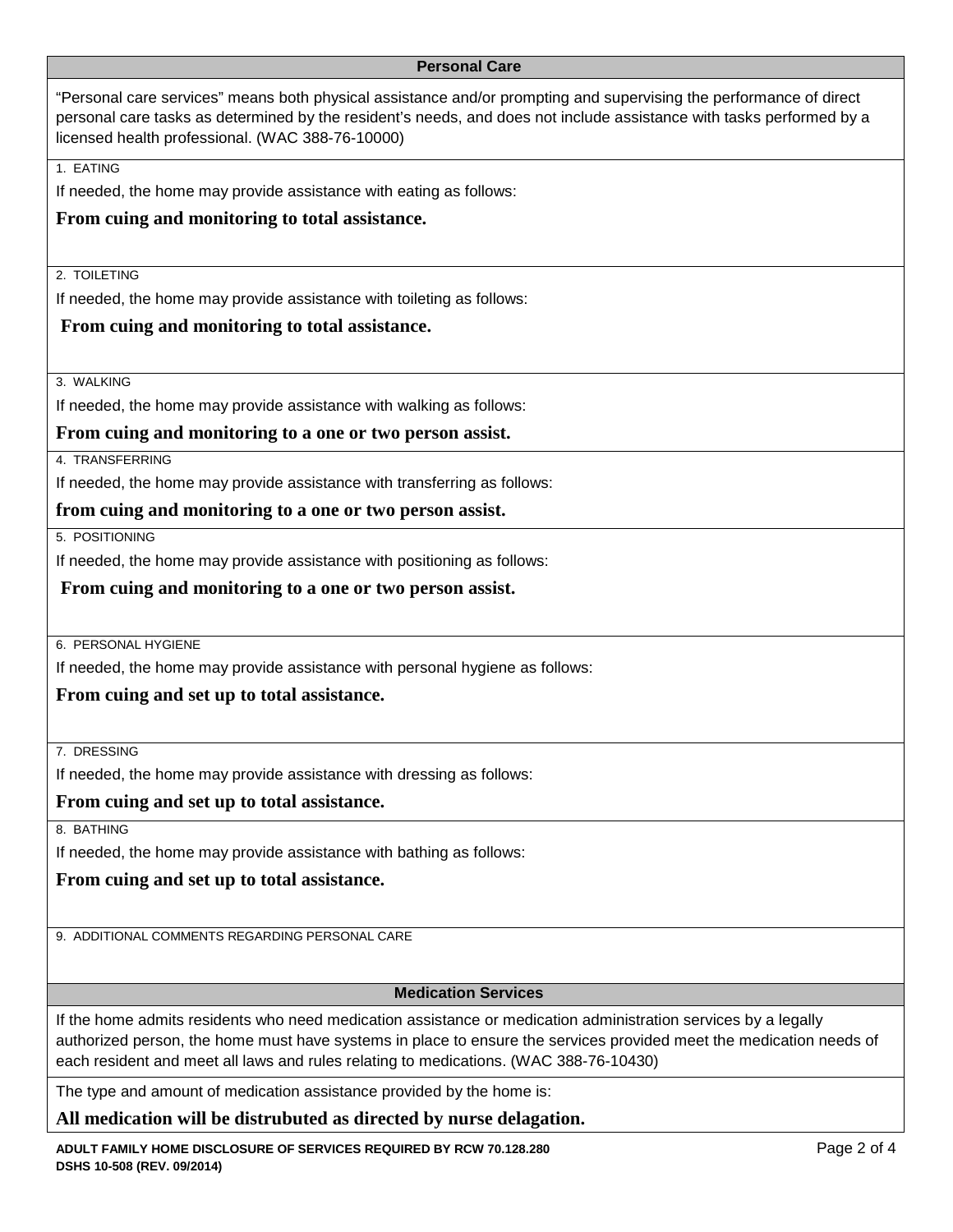<span id="page-2-3"></span><span id="page-2-2"></span><span id="page-2-1"></span><span id="page-2-0"></span>

| ADDITIONAL COMMENTS REGARDING MEDICATION SERVICES                                                                                                                                                                                                                                                                                                                                                                                                                                            |  |
|----------------------------------------------------------------------------------------------------------------------------------------------------------------------------------------------------------------------------------------------------------------------------------------------------------------------------------------------------------------------------------------------------------------------------------------------------------------------------------------------|--|
|                                                                                                                                                                                                                                                                                                                                                                                                                                                                                              |  |
| <b>Skilled Nursing Services and Nurse Delegation</b>                                                                                                                                                                                                                                                                                                                                                                                                                                         |  |
| If the home identifies that a resident has a need for nursing care and the home is not able to provide the care per chapter<br>18.79 RCW, the home must contract with a nurse currently licensed in the state of Washington to provide the nursing care<br>and service, or hire or contract with a nurse to provide nurse delegation. (WAC 388-76-10405)                                                                                                                                     |  |
| The home provides the following skilled nursing services:                                                                                                                                                                                                                                                                                                                                                                                                                                    |  |
| <b>On call Nurse</b>                                                                                                                                                                                                                                                                                                                                                                                                                                                                         |  |
| The home has the ability to provide the following skilled nursing services by delegation:                                                                                                                                                                                                                                                                                                                                                                                                    |  |
| All tasks delegated by licensed nurse                                                                                                                                                                                                                                                                                                                                                                                                                                                        |  |
| ADDITIONAL COMMENTS REGARDING SKILLED NURSING SERVICE AND NURSING DELEGATION                                                                                                                                                                                                                                                                                                                                                                                                                 |  |
|                                                                                                                                                                                                                                                                                                                                                                                                                                                                                              |  |
| <b>Specialty Care Designations</b>                                                                                                                                                                                                                                                                                                                                                                                                                                                           |  |
| We have completed DSHS approved training for the following specialty care designations:                                                                                                                                                                                                                                                                                                                                                                                                      |  |
| Developmental disabilities<br>$\boxtimes$<br><b>Mental illness</b><br>$\bowtie$                                                                                                                                                                                                                                                                                                                                                                                                              |  |
| Dementia<br>$\bowtie$                                                                                                                                                                                                                                                                                                                                                                                                                                                                        |  |
| ADDITIONAL COMMENTS REGARDING SPECIALTY CARE DESIGNATIONS                                                                                                                                                                                                                                                                                                                                                                                                                                    |  |
|                                                                                                                                                                                                                                                                                                                                                                                                                                                                                              |  |
| <b>Staffing</b>                                                                                                                                                                                                                                                                                                                                                                                                                                                                              |  |
| The home's provider or entity representative must live in the home, or employ or have a contract with a resident manager<br>who lives in the home and is responsible for the care and services of each resident at all times. The provider, entity<br>representative, or resident manager is exempt from the requirement to live in the home if the home has 24-hour staffing<br>coverage and a staff person who can make needed decisions is always present in the home. (WAC 388-76-10040) |  |
| The provider lives in the home.<br>$\bowtie$                                                                                                                                                                                                                                                                                                                                                                                                                                                 |  |
| A resident manager lives in the home and is responsible for the care and services of each resident at all times.<br>$\boxtimes$                                                                                                                                                                                                                                                                                                                                                              |  |
| The provider, entity representative, or resident manager does not live in the home but the home has 24-hour staffing<br>coverage, and a staff person who can make needed decisions is always present in the home.                                                                                                                                                                                                                                                                            |  |
| The normal staffing levels for the home are:                                                                                                                                                                                                                                                                                                                                                                                                                                                 |  |
| Registered nurse, days and times: On-call 24/7<br>$\boxtimes$                                                                                                                                                                                                                                                                                                                                                                                                                                |  |
| Licensed practical nurse, days and times:                                                                                                                                                                                                                                                                                                                                                                                                                                                    |  |
| Certified nursing assistant or long term care workers, days and times:                                                                                                                                                                                                                                                                                                                                                                                                                       |  |
| Awake staff at night<br>⋉                                                                                                                                                                                                                                                                                                                                                                                                                                                                    |  |
| Other:                                                                                                                                                                                                                                                                                                                                                                                                                                                                                       |  |
| ADDITIONAL COMMENTS REGARDING STAFFING                                                                                                                                                                                                                                                                                                                                                                                                                                                       |  |
|                                                                                                                                                                                                                                                                                                                                                                                                                                                                                              |  |
| <b>Cultural or Language Access</b>                                                                                                                                                                                                                                                                                                                                                                                                                                                           |  |
| The home must serve meals that accommodate cultural and ethnic backgrounds (388-76-10415) and provide<br>informational materials in a language understood by residents and prospective residents (Chapter 388-76 various<br>sections)                                                                                                                                                                                                                                                        |  |
| The home is particularly focused on residents with the following background and/or languages:                                                                                                                                                                                                                                                                                                                                                                                                |  |
| <b>English</b>                                                                                                                                                                                                                                                                                                                                                                                                                                                                               |  |